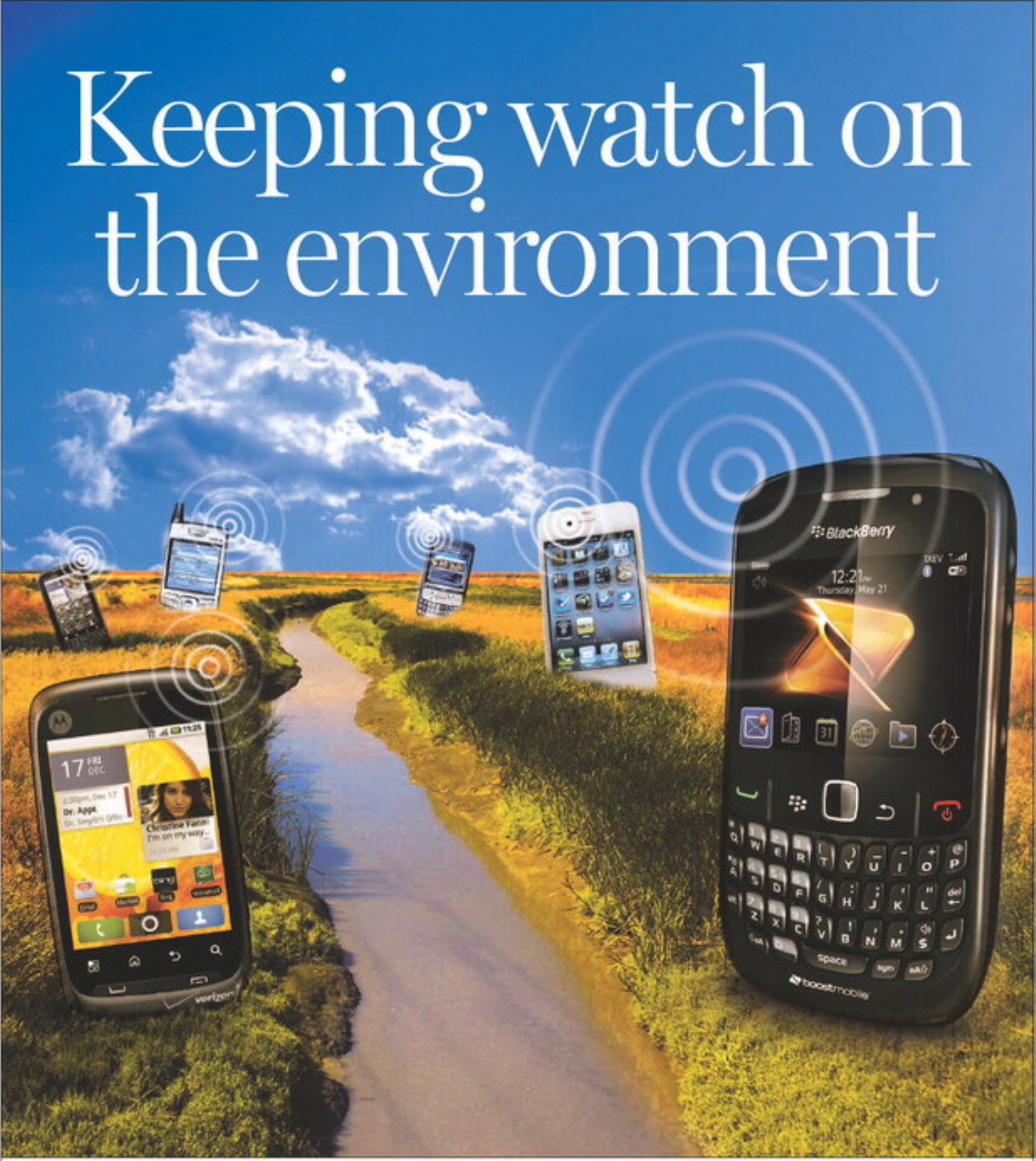## San Jose Mercury News website - October 18, 2010 **The Mercury News** http://www.mercurynews.com/ci\_16350288 MercurvNews.com the Gulf of Mexico, measure noise pollution in Paris **Smartphones used to** and report sightings of cassowaries, large flightless **gather data about San** birds that live in Australia. In a slightly different approach, scientists at the **Jose's urban streams** Department of Homeland Security say they hope to develop an inexpensive sensor that could turn millions of phones into passive detectors of deadly **By Brandon Bailey** chemicals, capable of sounding an alarm and

**bbailey@mercurynews.com**

Posted: 10/18/2010 12:01:00 AM PDT

Updated: 10/18/2010 01:47:29 PM PDT

Local environmental officials are hoping an army of volunteer creek watchers will start downloading a new smartphone program sometime in the next few weeks that will help them track water levels, trash and other conditions along San Jose's urban streams.

"It gets a lot more eyes out into the watershed," said James Downing, an environmental services specialist for the city, who recently tested the new Creek Watch application developed by researchers at IBM's Almaden Lab.

IBM computer scientists created the app as a project to study how mobile phones can be used to gather and share information -- a growing field of interest for many corporate and academic researchers. In a reverse of the current craze for "location-based" programs, which deliver personalized information to users' phones based on their whereabouts, the idea is that smartphones can be valuable tools for collecting isolated bits of data and assembling them into a larger picture.

Scientists and environmental activists have used similar apps to monitor the spread of spilled oil in notifying

authorities in case of accidental leak or terrorist attack.

Most smartphones are already equipped with several sensing devices, including GPS locators, gyroscopes and digital cameras, which can be used to collect information about their physical surroundings, said Jeff Pierce, who leads the mobile computing research team at IBM's Almaden facility. Pierce and IBM computer scientist Christine Robson developed the "Creek Watch" app with input from Downing and his co-workers.

The app is a downloadable program for iPhones that lets users answer a few questions, snap a photo and submit a standardized report to a website (www. creekwatch.org) that compiles the data into tables and maps, which authorities can use to spot trends or problem areas in need of cleanup. The app uses the phone's GPS system to tie each report to a specific location.

Local officials believe the relative simplicity of the app could help attract volunteers -- such as students or members of scouting groups and service clubs -- for the otherwise daunting task of monitoring miles and miles of streams and water channels.

"It's a relatively easy thing that someone can do for the environment," said Carol Boland,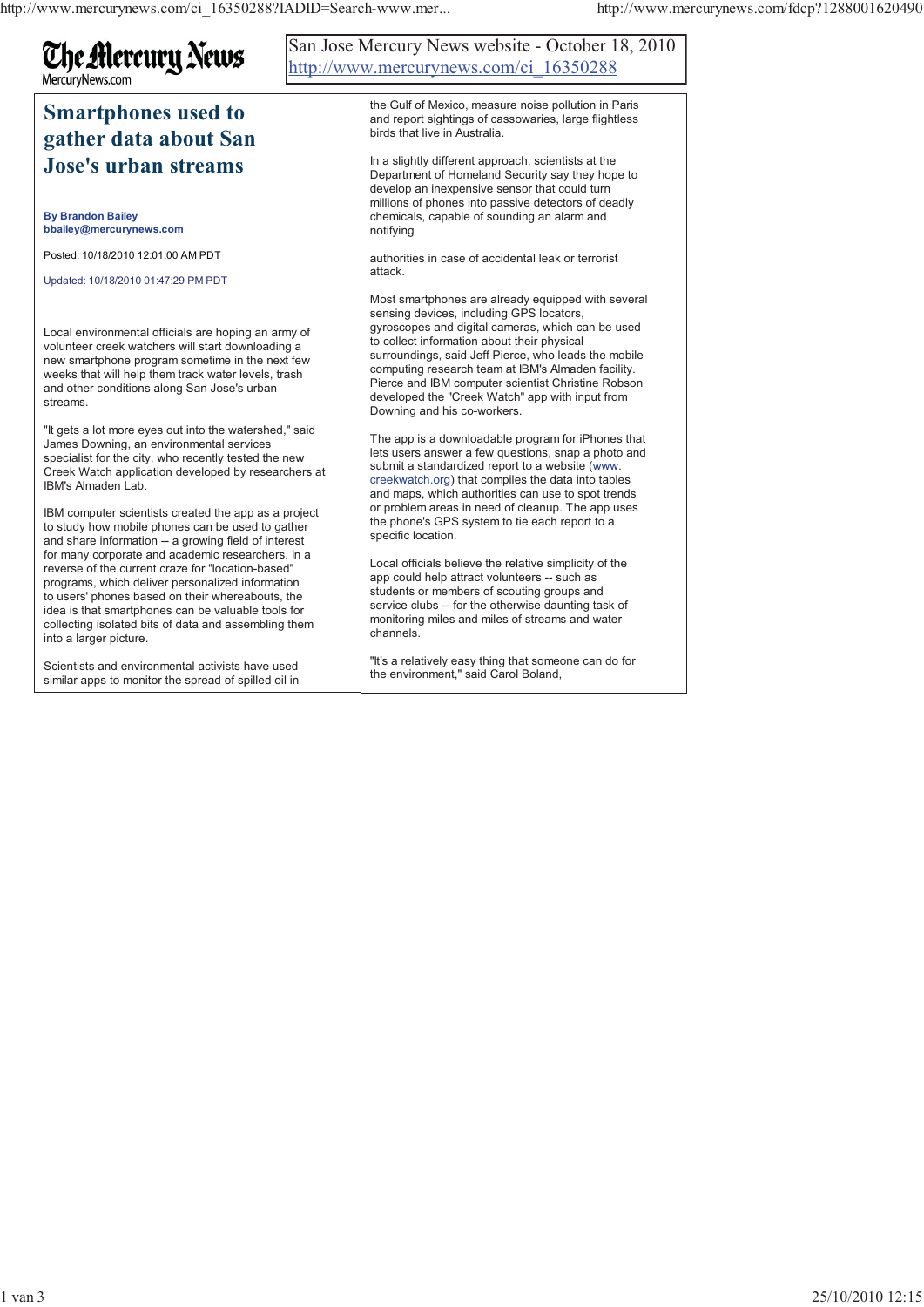## The Mercury News

a watershed biologist with San Jose's Department of Environmental Services, which deals with environmental regulations governing trash and toxic dumping in the stormwater runoff system.



(JIM GENSHEIMER/MERCURY NEWS ARCHIVES; DAYMOND GASCON/MERCURY NEWS ILLUSTRATION )

Along with harm to water quality, officials say trash in urban creeks can interfere with fish migration and spawning, and also cause flooding if the water flow is blocked.

Downing, who works with Boland, took his 10-yearold along for a recent test of the app. They hit five spots along local creeks in an hour, as his son quickly got the hang of filing a report from each location.

For IBM, the Creek Watch project is part of a broader research effort to explore how people interact with mobile gadgets and how phones might be used as information-gathering tools. A spokeswoman said similar programs could help motorists report potholes to their local road department, or assist scientists in gathering climate measurements.

While the Creek Watch app is not intended to be a commercial product, IBM is one of several tech companies developing new ways to gather and analyze data from sensors scattered across the natural and man-made environment. Hewlett-Packard, for example, is working with oil companies to map petroleum deposits by using a network of highly sensitive motion detectors.

The "near ubiquity" of mobile phones could help create "a wealth of data," according to a report from the consulting firm IMS Research, which added: "The idea of millions of sensors reporting data to a central location for analysis has obvious benefits to a number of industries."

Many experts have suggested that smartphone data could be used by commercial services to provide real-time reports on local traffic or weather to subscribers. But the biggest hurdle, added IMS Research analyst Bill Morelli, is the need for "critical mass," or enough phones equipped with the right sensors or software.

IBM has submitted the Creek Watch program for inclusion in the iPhone App Store, where users can already find Oil Reporter, a similar app developed for volunteers to report sightings of spreading slicks in the Gulf of Mexico. Programmers at software maker Intridea built an iPhone and Android version of Oil Reporter with tools from Mountain View's Appcelerator.

It takes more effort to use "NoiseTube," an app that